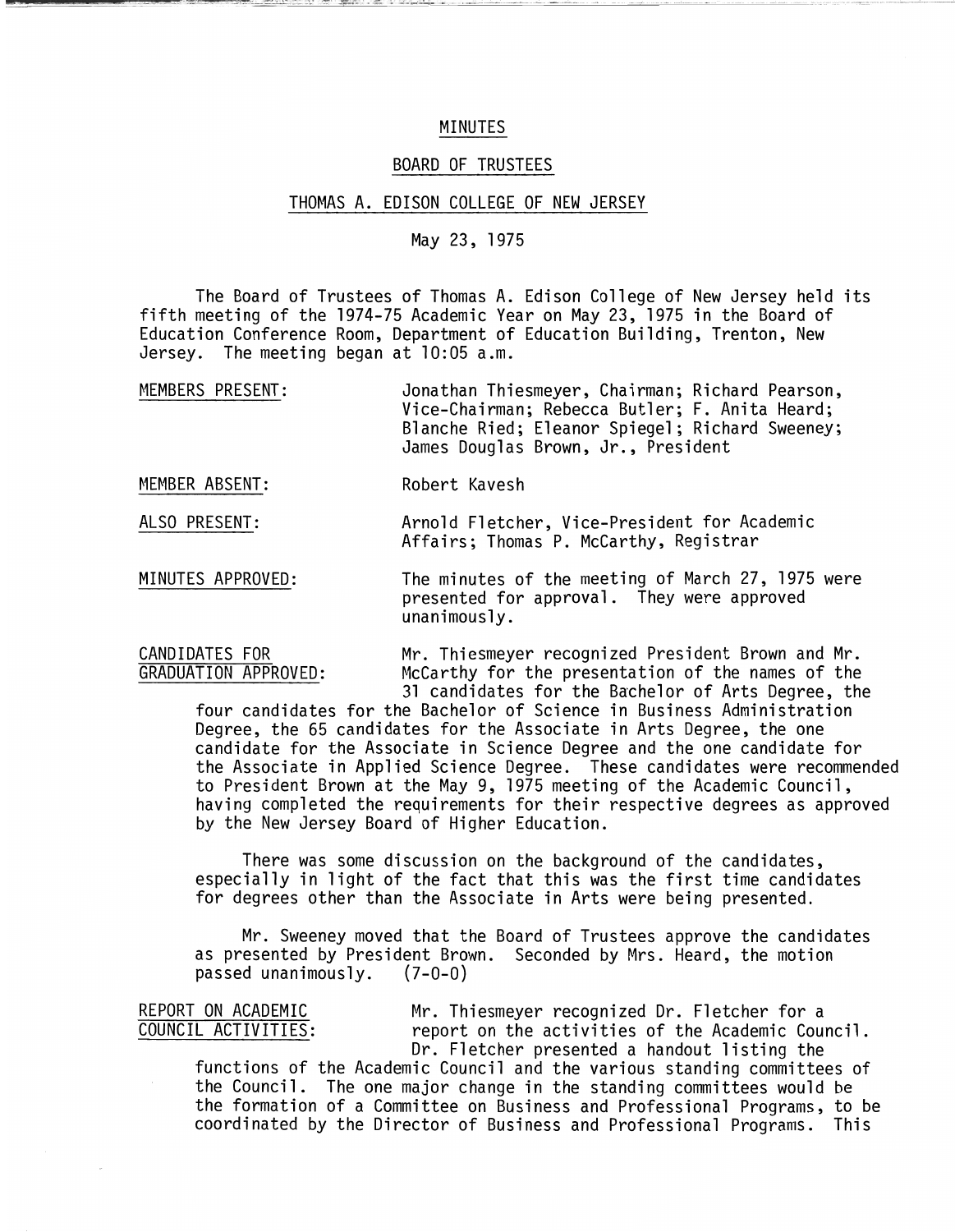MINUTES May 23, 1975 Page 2

Committee would have advisory committees on the Bachelor of Science in Business Administration and Associate in Applied Science Degree in Radiologic Technology as well as additional advisory committees for any future degrees in the business and professional areas.

EXPANSION OF DEGREE The Dr. Fletcher presented a change in the College's<br>
POLICY ON WRITTEN Policy on Written Expression as recommended by the POLICY ON WRITTEN TOLICY ON WRITTEN Policy on Written Expression as recommended by the<br>EXPRESSION: The change would be to require Academic Council. The change would be to require the demonstration of proficiency in written expression

of all graduates of the College. At this time, the College requires such a proficiency of all candidates for the Bachelor of Arts, the Associate in Science and the Associate in Applied Science degrees. This recommendation would extend the requirement to candidates for the Associate in Arts and Bachelor of Science in Business Administration degrees. As an integral part of this recommendation would be the addition of the CLEP Examinations in English as one of the options for meeting the requirement.

There was considerable discussion on this question, especially on the need for a requirement at all. Two points that were clarified in the discussion were that the College serves individuals by helping them to earn a traditional degree through non-traditional means and that the Written Expression Requirement for the Bachelor of Arts Degree was mandated by the Board of Higher Education when the degree was approved.

Mr. Sweeney moved that the Trustees approve the extension of the Written Expression requirement to the Associate in Arts and Bachelor of Science in Business Administration degrees as 'recommended by the Academic Council, including the addition of the CLEP English Examination as an option. Seconded by Mr. Pearson, the motion was approved. (6-0-0) Dissenting: Mrs. Spiegel

APPOINTMENTS TO THE THE Dr. Fletcher presented a resolution appointing the ACADEMIC COUNCIL: seven members of the Academic Council who were on a one year term of office to a full three year term.

Mrs. Spiegel moved that the Trustees appoint the seven individuals to a full three year term on the Academic Council. Seconded by Dr. Butler, the motion passed unanimously. (7-0-0)

REPORT OF THE **Mr. Thiesmeyer recognized Mr. Pearson who** presented<br>
COMMITTEE ON the written report of the Committee on Budget and COMMITTEE ON the written report of the Committee on Budget and<br>
BUDGET & FINANCE: Finance. (Report is included at the end of the Finance. (Report is included at the end of the Minutes.) The major part of the discussion centered

on item 4 of the bequests, gifts, grants and donations. The current policy is for the state to handle all the funds received by the College. It was decided that the Trustees need to have some type of overseer responsibility for funds entrusted to the College. There was discussion on the liability of the Trustees in financial matters. After the discussion, the report was accepted unanimously.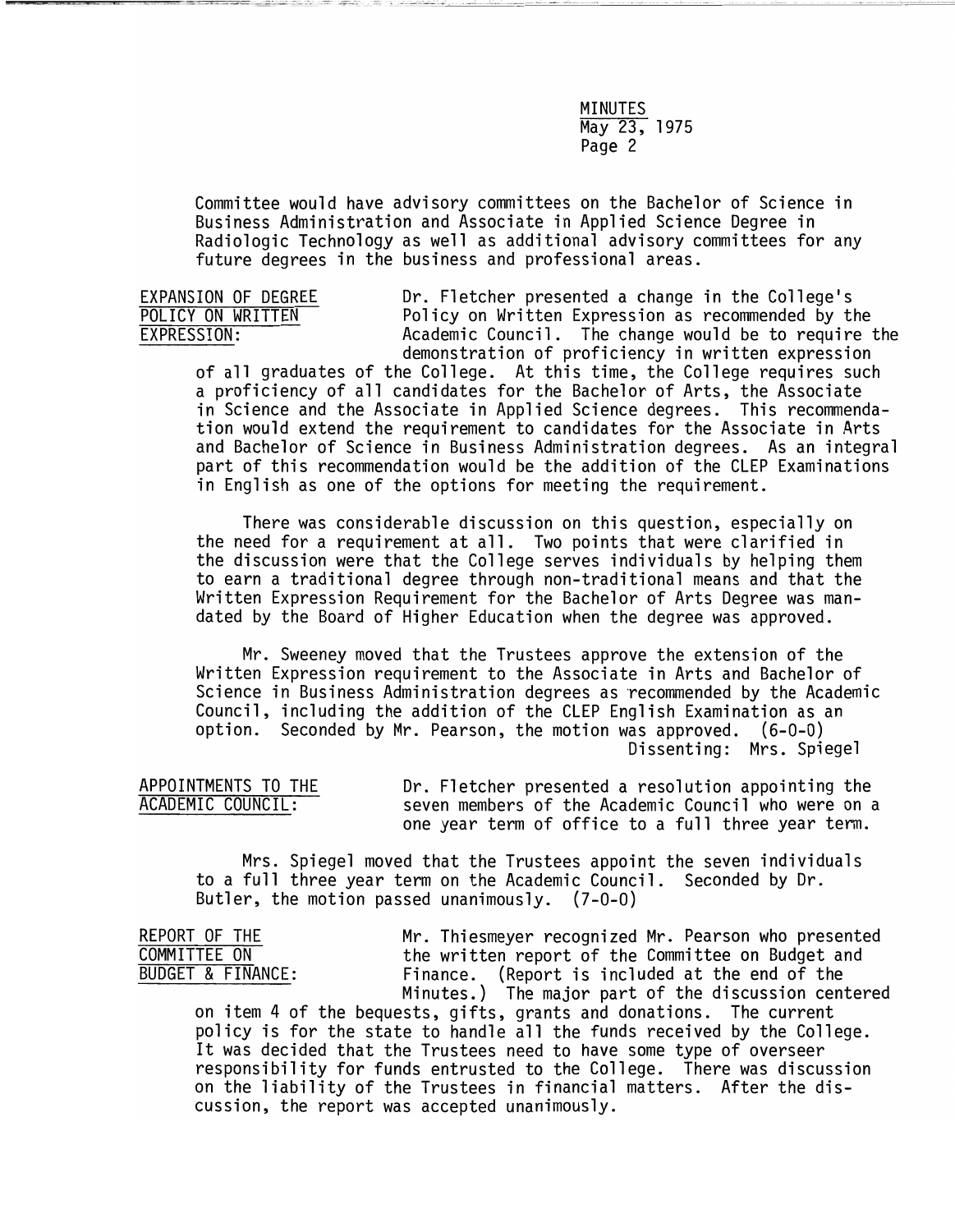MINUTES May 23, 1975 Page 3

REPORT OF THE Mr. Thiesmeyer recognized Mr. Sweeney who pre-<br>
COMMITTEE ON Sented the written report of the Committee on COMMITTEE ON Sented the written report of the Committee on PERSONNEL:<br>
PERSONNEL: Personnel. This report was discussed by the Personnel. This report was discussed by the Trustees at great length. It was agreed that one

of the rights of the President would be to suspend an employee for cause, but the actual termination of services would be up to the Trustees through the Personnel Committee. The function of the Committee would be to recommend action to the Trustees but not to act alone. Dr. Butler recommended that a grievance procedure should be determined for non-classified employees of the College. Classified employees agreed that such procedures should be set up and the Committee on Personnel was instructed to develop such procedures.

Mr. Sweeney moved that item III of the report be accepted by the Trustees as the function of the Personnel Committee. Seconded by Mrs. Spiegel. The discussion that followed included recommended changes in wording of the function of the Committee. The changes were accepted by the members of the Committee. The need to formulate job descriptions and an evaluation of the staff was decided. Mr. Pearson indicated that it will probably take the next academic year for the Committee to formalize the procedures it will follow with implementation set for July, 1976. Dr. Ried stated that there is a need for an internal administrative committee on personnel to handle the College's needs.

Revised Function of the Committee on Personnel: The Personnel Committee of the Board should review, analyze, amend, and/or recommend all supplementary written personnel po1icy.and compensation considerations submitted by the administration to the entire Board of Trustees when these are not covered by Federal, State and Local laws, and with Civil Service Rules, binding directives of the Board of Higher Education and other legally constituted bodies having the appropriate authority.

Further, the Committee should recommend personnel policies for the College particularly regarding senior administrative personnel. Senior administrative personnel should include the President of the College and the chief administrative officers of the College who report directly to the President including the Vice-President for Academic Affairs, the Vice-President for External Affairs, the Director of Academic Counseling and the Registrar.

The Personnel Committee of the Board should be charged with screening, evaluating, reviewing and recommending to the Board of Trustees, the selection, termination or other action involving the senior administrative personnel of the College, except that the President may suspend an employee for just cause pending approval of the Board of Trustees.

The revised functions of the Personnel Committee were accepted by Mr. Sweeney and Mrs. Spiegel, the maker of the motion and second. The revised functions were accepted unanimously. (7-0-0)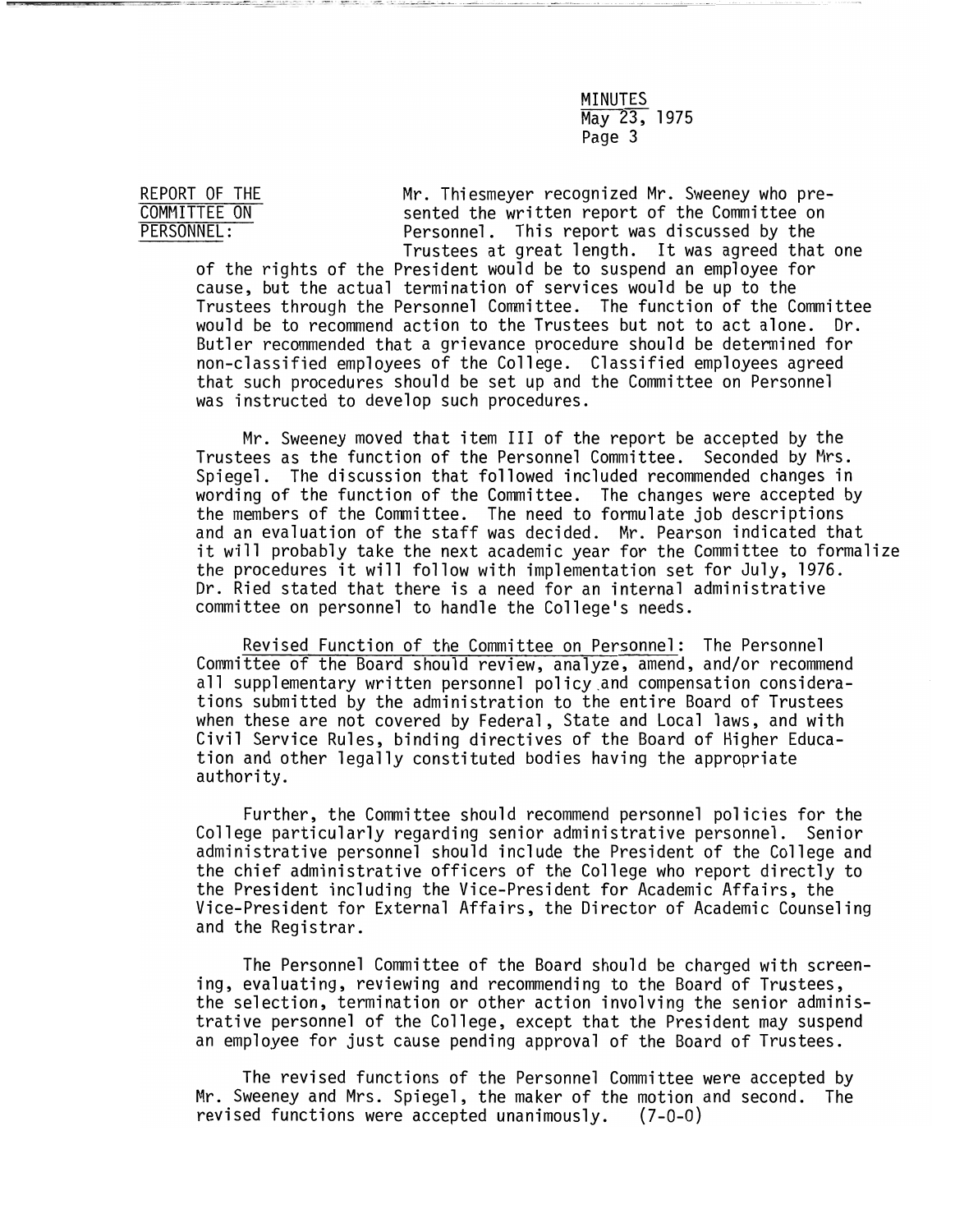MINUTES May 23, 1976 Page 4

The Trustees adjourned for lunch at 12:15 p.m. and resumed at 1 :10 p.m. John Clark, Director of Test Development and Assessment, joined the meeting at 3:00 p.m. for a discussion of the status of Individual Assessment and the Testing Program. President Brown and Mr. McCarthy left the meeting at 3:00 p.m. to attend to final arrangements for the Commencement which was to take place at 4:00 p.m. in the Auditorium of the State Museum.

PRESIDENT'S REPORT: Mr. Thiesmeyer recognized President Brown for his report on the current status of the College.

Funding: The Charles Edison Foundation has indicated that it would give \$17,000.00 for the Office of Institutional Research. There is still an \$8,000.00 allotment from the first Carnegie Grant which will be used to augment this grant for the Office of Institutional Research. The Garden State School District has approved \$78,000.00 to enable the College to employ a counselor, and an Individual Assessment Advisor as well as to cover fees for prisoners (CETA Funds). Additional CETA proposals have employees and to Labor and Industry to hire additional counselors for the unemployed in the State. This proposal would also include payment of some fees. A proposal has been sent to the Exxon Foundation by ETS and College to permit the development of Board of Examiner Examinations as a national model. This would be a two year grant. Proposals submitted to Kellogg Foundation were not accepted. If the grants still outstanding are accepted, this would mean 12 new positions will be filled, each for one year.

Permanent Location: There have been discussions with Princeton University on the possibility of obtaining 9,000 sq. ft. of space at the Forrestal Center of Princeton University. The space is currently occupied by the Johnson Foundation which is building their own building on the Campus. A final decision will not be made until September. The entire building at 1750 North Olden Avenue will be made available to the College after July 1.

Plans for Accreditation: The administration is working with the Middle States Association for a Spring, 1976, visitation by the Accreditation team. Dennis Smith is being appointed Director of Institutional Research. The administration is making plans for appointing the Self-Study Steering Committee. There should be at least one member of the Board of Trustees on the Steering Committee. The Steering Committee will work with the Academic Council as a review committee, not a working committee. The Self-Study will be presented to the Academic Council at various stages in its development.

BUDGET FOR There was some discussion of the proposed budget<br>FISCAL YEAR 1977: for FY 1977 as submitted by the President. Disfor FY 1977 as submitted by the President. Discussion included the possibility of a too restrictive approach to the General Administrative Costs. There was also a discussion of the need to develop some type of formula for funding. It was